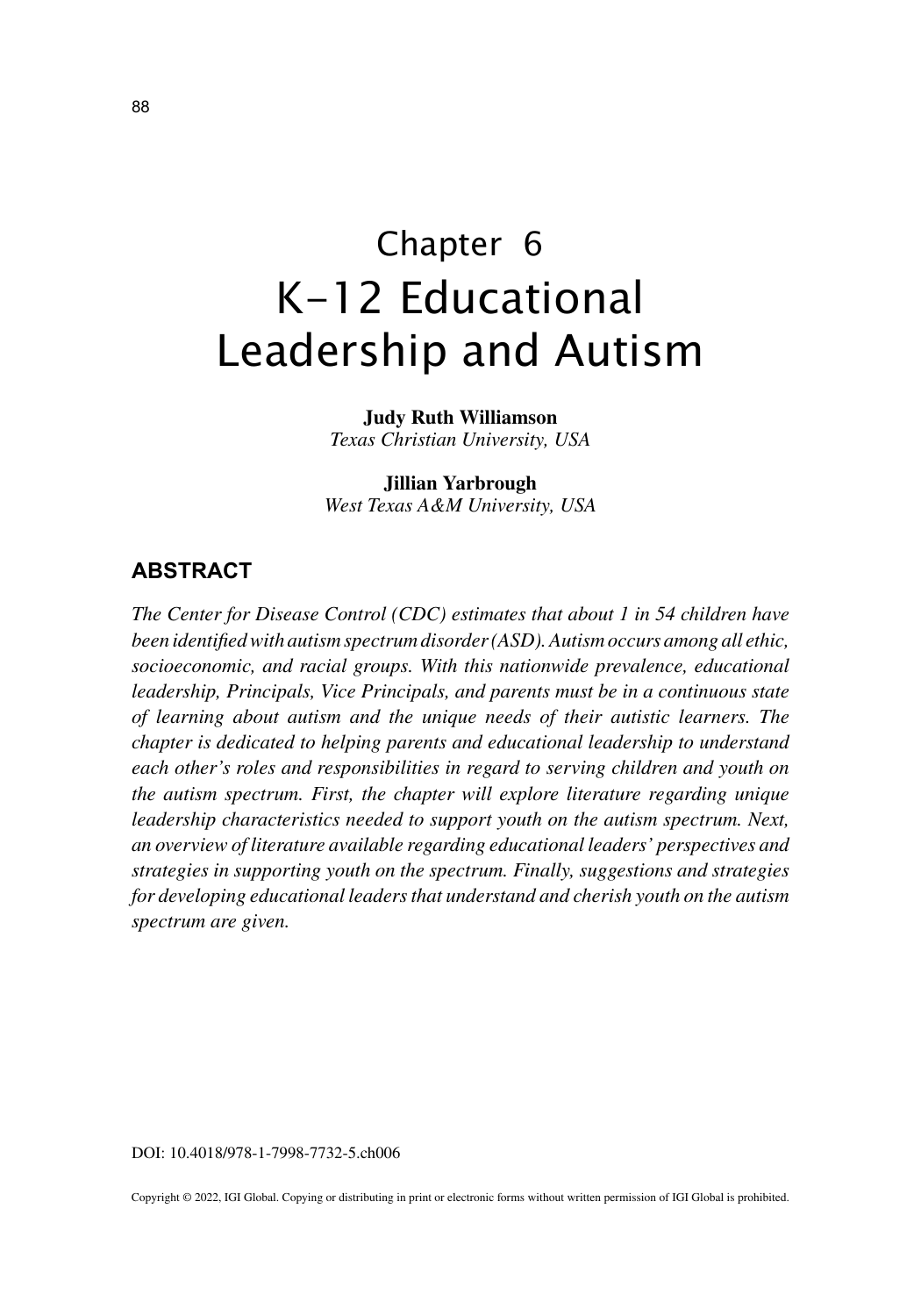#### **INTRODUCTION**

Have you ever been asked to identify a great leader? When this question is posed, people often identify renowned people like George Washington, Abraham Lincoln, Marie Currie, etc. But we often forget to realize there are great leaders quietly working in our communities. Some of these leaders are in our school systems working to guide our children through their learning journeys. The following chapter will discuss the unique and critical leadership role that K-12 administrator, principals and vice principals must fill to support youth on the autism spectrum in being successful in the formal school setting.

The Center for Disease Control (CDC) estimates that about 1 in 54 children have been identified with autism spectrum disorder (ASD) (2020). The CDC developed these estimates from data collected from health and special education records of children living in 11 communities across the United States. Interestingly the data shows 1 in 76 children in Colorado and 1 in 32 children in New Jersey to be diagnosed on the spectrum (CDC, 2020). So, this is an estimated number, but even as an estimate, the number is significant for educational systems. Autism occurs among all ethic, socioeconomic and racial groups. With this nationwide prevalence, educational leadership, Principals, Vice Principals, Superintendents, etc. and parents of children on the autism spectrum, must be in a continuous state of learning about autism and the unique needs of their autistic learners. The following chapter is dedicated to helping parents and educational leadership to understand each other's roles and responsibilities regarding serving children and youth on the autism spectrum. First, the chapter will explore literature regarding unique leadership characteristics needed to support youth on the autism spectrum. Next, an overview of literature available regarding educational leaders' perspectives and strategies in support youth on the spectrum. Finally, chapter author suggestions and strategies for developing educational leaders that understand and cherish youth on the autism spectrum.

# **EDUCATIONAL LEADERSHIP LITERATURE**

Martin Luther King Jr said, "The function of education, therefore is to teach one to think intensively and to think critically. Intelligence plus character- that is the goal of true education." Dr. King is one of the greatest leaders, activists and educators of all time. When we engage with Dr. King's words, we experience inclusive ideas that paint a picture of a world we all hope is possible. In this quote, Dr. King is describing educational ideals. Education should have the function of teaching each